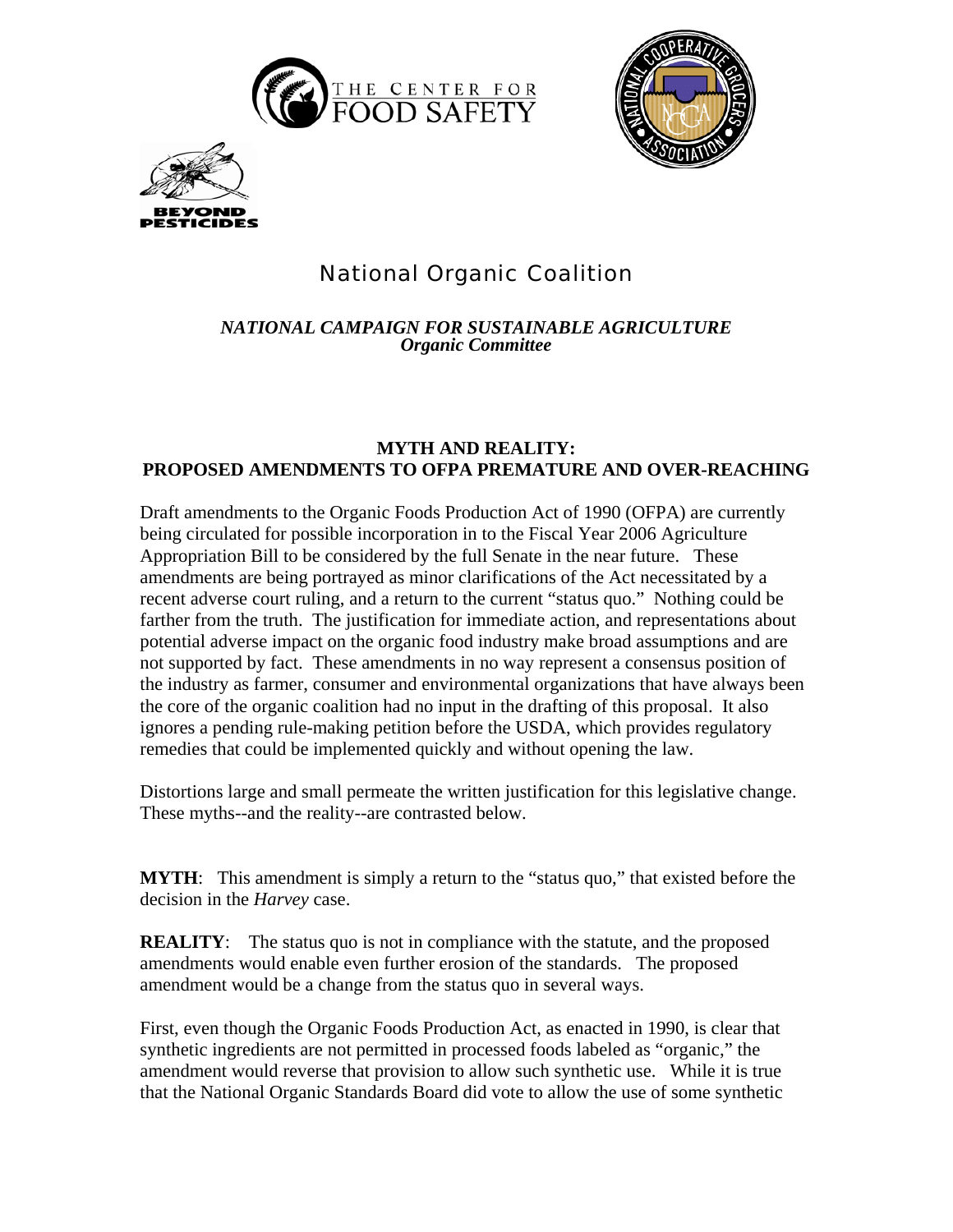materials in processed food, it did so with great hesitation because of the clear lack of authority in this regard, and only then based on the promise that the synthetics would automatically be removed from the National List in 5 years, under the "sunset" provisions of the Act, unless new scientific evidence was presented to justify the synthetic's maintenance on the List. The proposed amendment would significantly change the assumptions under which the NOSB permitted the synthetics for use in processing. In addition, the proposed amendment does not include the criteria currently used by the NOSB to evaluate substances petitioned for use in processing. Without applicable criteria, this is a significant change from the status quo. The "status quo" for synthetic ingredients currently permitted under the National Organic Program has serious flaws in implementation by USDA. Changes to the statute that weaken limitations on synthetic substances will serve to sanction this misapplied authority and widen the loopholes already permitted by USDA. These loopholes must be closed, or a serious decline in the standards will occur.

Second, the amendment would establish procedures whereby USDA could allow the use of certain non-organic ingredients in organic foods, if USDA determines that the organic forms of those ingredients are not "commercially available." There is no mention in the proposed amendment of the role of the National Organic Standards Board (NOSB) in making determinations for commercial unavailability. Currently, the NOSB must recommend substances before USDA may place them on the National List. The proposed amendment would significantly weaken the authority of the National Organic Standards Board.

Lastly, while the Court decision struck down the provision of the organic rule that allows dairy producers to use some conventional feed during the process of transitioning their farmers to organic production, the amendment does not seek to re-instate the status quo in this regard. Instead, it seeks to amend the statute to allow dairy farmers to use feed grown on their own farms during their transition to organic production, as long as the feed is also part of a crop/pasture transition to organic. Arguably, this new approach to dairy herd conversion, though different from the approach negated by the Court, could be implemented by USDA through regulatory changes, without legislative changes by Congress.

**MYTH**: Congress must act immediately because of the urgency of the situation.

**REALITY:** Under the final ruling on the Harvey case, USDA has until June 4, 2006 to publish a final rule implementing the Court's decision. However, in recognition of the need to minimize disruption and facilitate an orderly transition, the Court also clarified that products produced under the old system "may continue to be produced and sold for two years" from the date of the Court ruling (i.e. until June 9, 2007). In addition, the Court clarifies that dairy farmers who are in the process of converting their herds to organic production prior to the new rule becoming effective (i.e. prior to June 4, 2006) can continue that conversion under the old rules. In addition, milk produced using the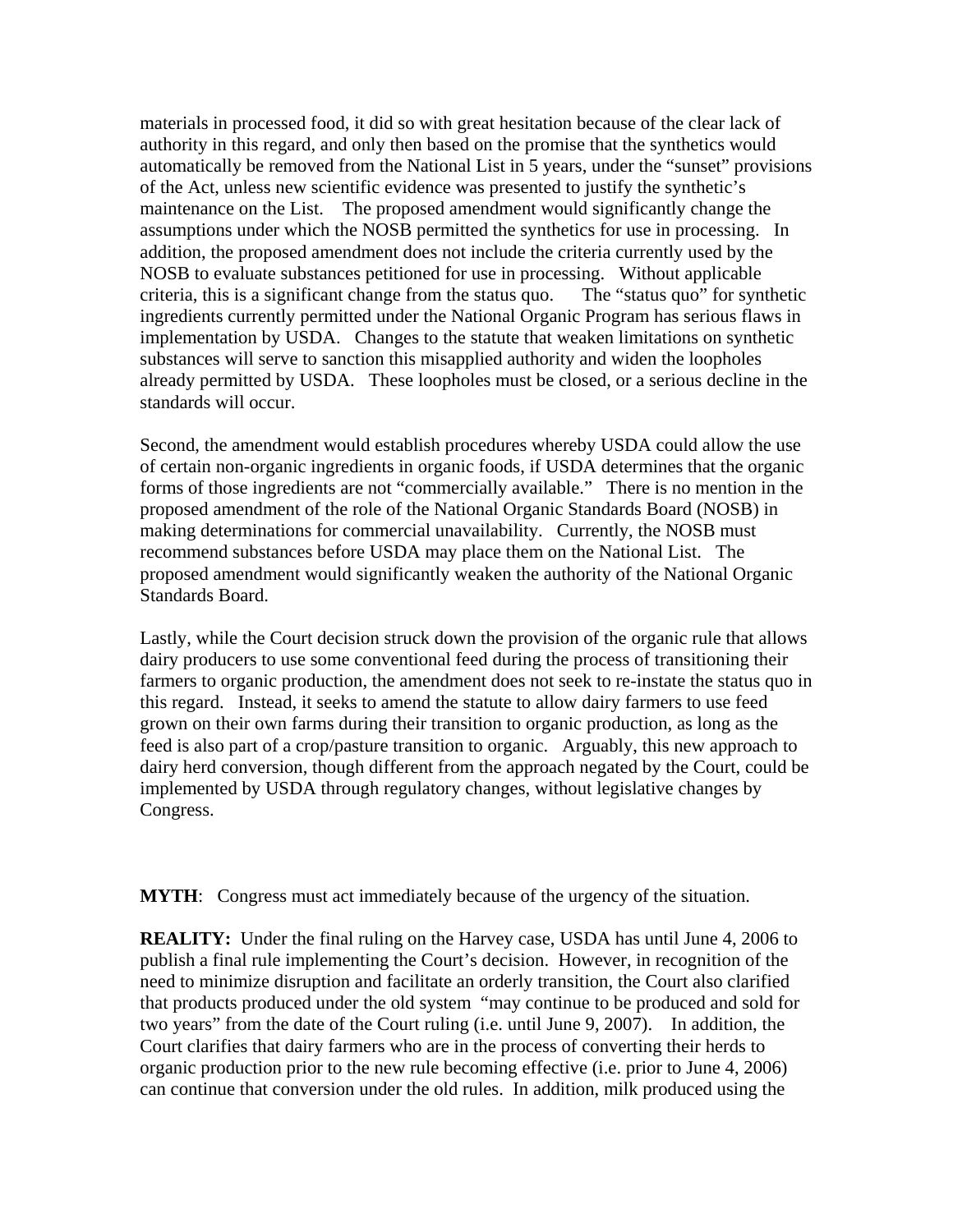old conversion process can still be sold until June 9, 2007. The Court established this generous timeline in order to give USDA time to respond in an orderly fashion, WITHOUT the need for urgent action by Congress.

**MYTH:** "The federal rules. . .are the touchstone of mainstream consumer acceptance of organic products."

**REALITY:** The public's perception and beliefs about organic food production and ingredients are the touchstone of the organic industry. Because consumers seek out organic products and pay a premium in the marketplace, their trust in sound production standards and accurate product labeling is instrumental to the industry's long-term growth and sustainability. In fact, a poll released by Consumers Union in June finds that 85% of consumers say they do not expect food labeled as "organic" to contain artificial ingredients.

**MYTH:** "Prior to the availability of the USDA seal, the organic marketplace languished."

**REALITY:** The USDA Organic seal was first available for use in October, 2002. The USDA Economic Research Service, in a report issued in September, 2002, stated, "Growth in retail sales has equaled 20 percent or more annually since 1990. According to the most recent USDA estimates, U.S. certified organic cropland doubled between 1992 and1997, to 1.3 million acres."<sup>1</sup> Acres of organic land had increased to 2.3 million by 2001. The rate of growth in the organic sector has not been significantly affected by the advent of the USDA program and the use of the USDA seal. Many products carry a private certifiers seal and no USDA seal, or simple text identification of the certifying agent.

**MYTH:** The court ruling blocked use of "small amounts of harmless [synthetic] substances like baking soda, pectin, ascorbic acid vitamins and minerals, etc." in organic processed foods bearing the USDA seal.

**REALITY:** Only synthetic materials were affected; natural analogs of many of these materials are available to manufacturers. Baking soda, for example, is a natural (nonsynthetic) material, and is not affected by the ruling. Currently more than 38 synthetic materials are allowed under the USDA organic regulation with an additional 8 approved and awaiting formal rule-making.

**MYTH:** The court ruling eliminated the "procedure implemented by the Secretary's organic certifying agents throughout the country for recognizing the effect of crop disasters and other market distorting events on commercial availability of organic agricultural products."

1

<span id="page-2-0"></span><sup>1</sup> Dimitri, Carolyn, and Greene, Catherine, *Recent Growth Patterns in the U.S. Organic Foods Market.* USDA Economic Research Service, September, 2002.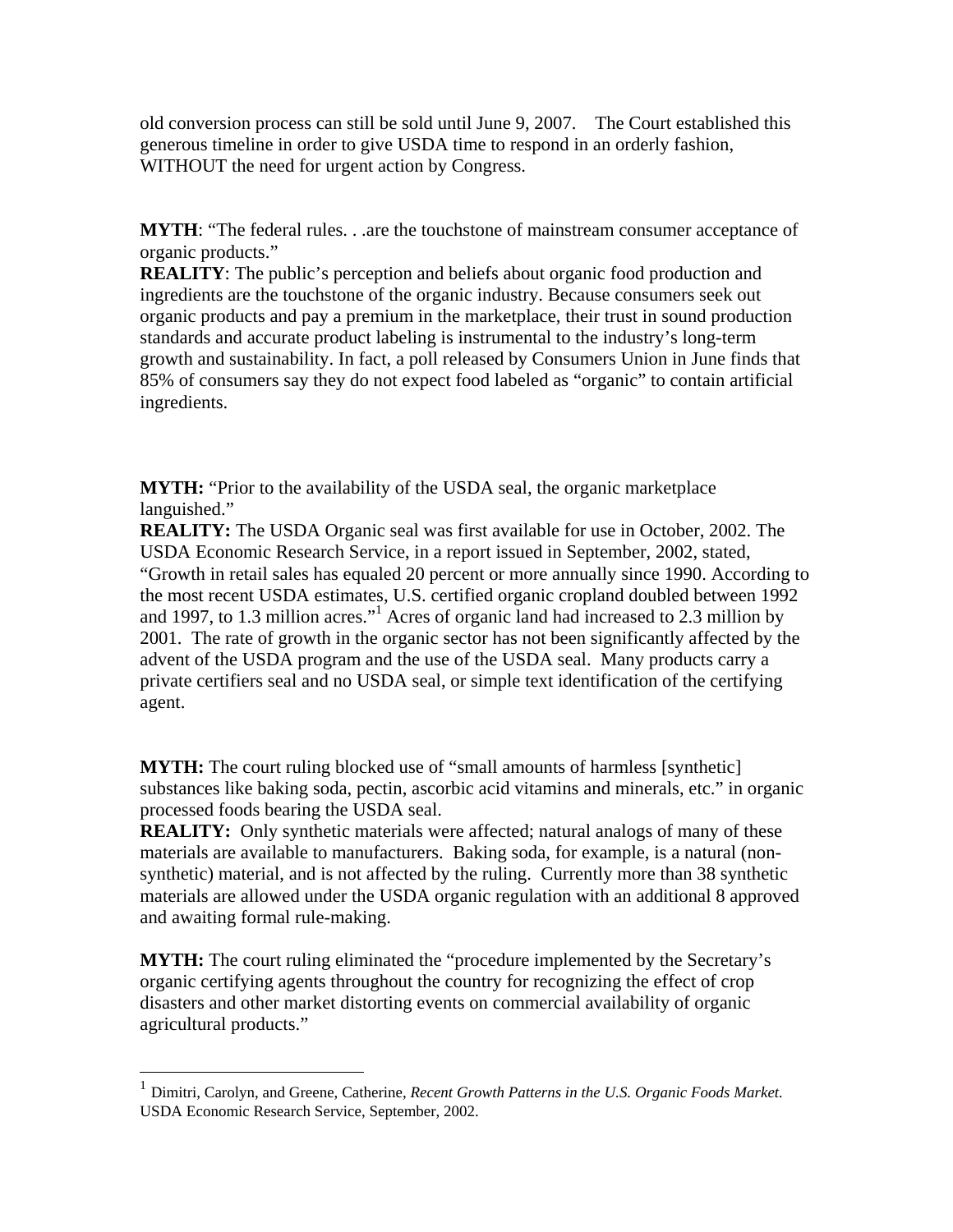**REALITY:** The court decision did not address crop disasters, and left intact the Secretary's existing authority to declare an emergency variance for organic crop and handling requirements. The court ruling only limited the application of commercial availability independently by certifiers. It is the absence of formal guidance or rulemaking from the USDA with respect to commercial availability that has created an uneven playing field, not the inadequacies of the current statute. The proposed statutory change still requires additional rulemaking, and provides no additional guidance on acceptable standards for commercial availability.

**MYTH:** The USDA was ordered to "vacate" the rules by June 2006

**REALITY:** The court ordered the USDA to revise the rules to comply with the Act. No specific regulation was vacated. The USDA has broad latitude to amend the rules, and is currently subject to a petition for rule-making submitted by a coalition of organic consumer, farmer, public interest and retail organizations. The petition provides specific regulatory language that would satisfy the court order with a minimum of disruption to the industry.

**MYTH:** Companies will have to "drop product lines or re-label them without the USDA seal by the end of 2005."

**REALITY:** The court order allowed non-compliant labels to continue to enter the market until June, 2007.

**MYTH:** "Some have estimated that up to 90% of the multi-ingredient products that today bear the USDA organic seal will have to be removed or re-labeled without use of the USDA seal." (repeated three times)

**REALITY:** The source of this claim is unidentified and its credibility is therefore suspect. Numerous organic products that carry the USDA Organic seal will not be impacted at all, including all fruits, vegetables, grains, beans, flour, meats, eggs, milk, wine, and many other products. The OTA Manufacturer Survey of 2004<sup>2</sup> reported that in 2003, sales of packaged food was \$1.326B out of \$10.381B in organic food sales (12%). The combined sales of packaged food plus sauces/condiments and snack foods categories totals \$2.039B, or 19.6% of organic food sales. Although this is a substantial portion of the organic food market, it is not a majority of products even if the 90% claim were credible. Any non-compliant manufacturer has the opportunity to reformulate products to comply with OFPA by using natural materials and organic ingredients and continue to use the USDA seal, or to re-label their products "Made with Organic."

**MYTH**: The solution is to "clarify" the Organic Foods Production Act of 1990. **REALITY:** These are substantive changes that need to be subjected to open and honest debate. The allowance of synthetic substances in the "organic" category is directly contrary to OFPA, as ruled by the court. As proposed, synthetic substances could be used in processed foods with no applicable criteria for their assessment, no limitations on their use, or no approved categories being established in law. Such unlimited allowances could

 $\overline{a}$ 

<span id="page-3-0"></span><sup>&</sup>lt;sup>2</sup> <http://www.ota.com/pics/documents/2004SurveyOverview.pdf> OTA Manufacturers Survey 2004, produced under contract for OTA by the Nutrition Business Journal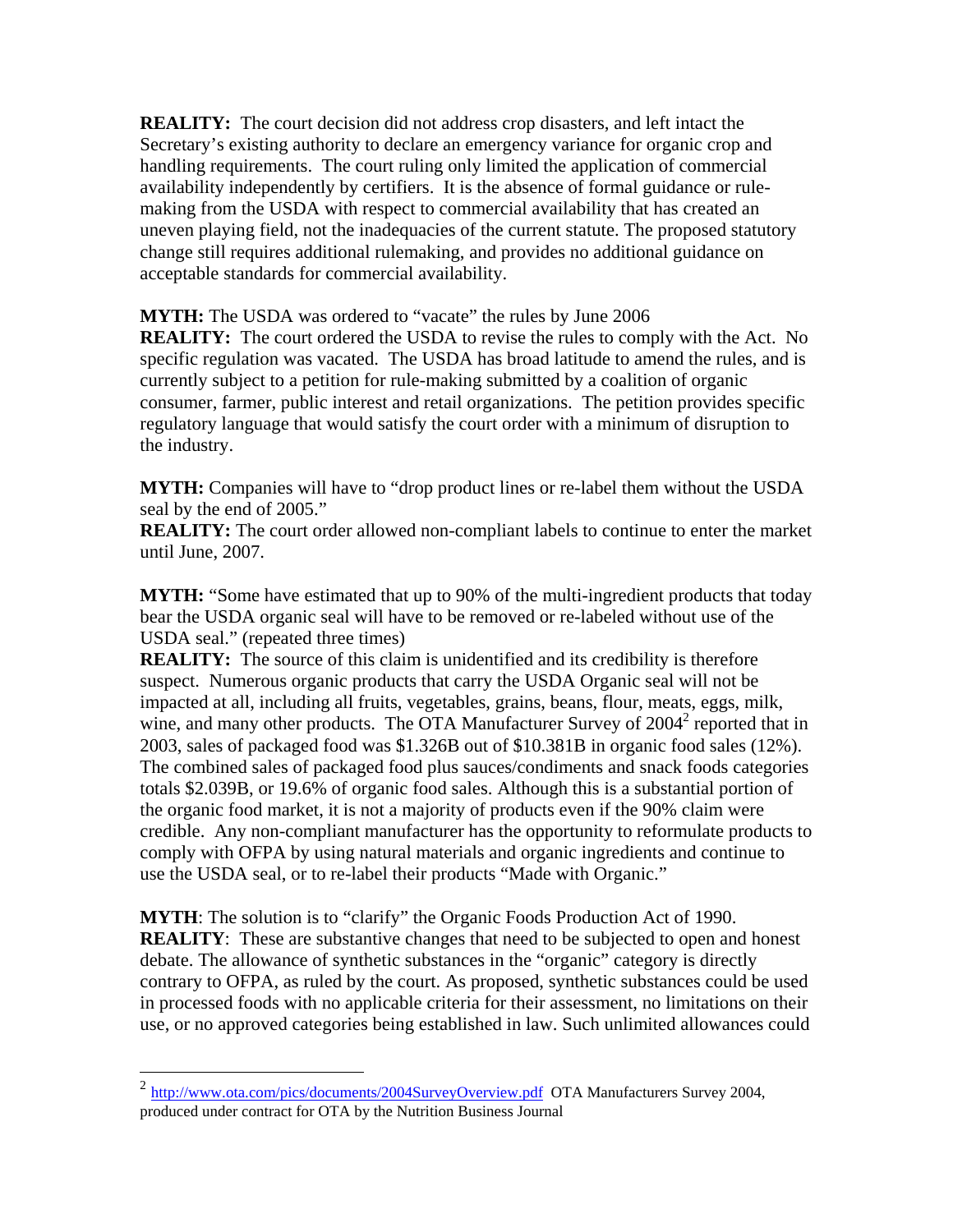be used to justify the use of over 400 "food contact substances" in organic processing, without the substances appearing on the National List.

**MYTH:** The proposed changes "will stabilize the market place for farmers." **REALITY:** No evidence is presented to substantiate the assertion. Changes to OFPA could quite conceivably have the opposite effect of destabilizing the market by undermining consumer confidence in the organic label. During past experiences where the organic community has perceived an affront on the integrity of organic standards (e.g. USDA's first proposed rule for organic standards, the Fiscal Year 2003 Omnibus Appropriations rider regarding organic feed requirements for livestock, and USDA's recently rescinded "directives" regarding organic standards) consumers and farmers have demanded that high standards be retained. The strength of the market for organic food hinges on strong standards.

**MYTH:** "Due to farm crop cycles ... the amendments are needed in 2005.". **REALITY**: None of the court's rulings affect organic crop production or impact farm crop cycles. As stated previously, processors have until June 2007 to continue to sell noncompliant products. Furthermore, the USDA can make many of the changes required by the court ruling administratively, without the need for legislative action.

**MYTH:** "The proposed statutory language would expressly prohibit the use of any synthetic substance not appearing on the List."

**REALITY:** The proposed change to 6510(a)(1) would only prohibit the use of synthetic ingredients not on the List. It would not prohibit the use of synthetic processing aids or food contact substances not on the List.

**MYTH:** OFPA must be amended to eliminate the ad hoc approach to determinations of commercial availability found unacceptable by the Court.

**REALITY:** The USDA, working in cooperation with the National Organic Standards Board, already has the statutory authority to determine that agricultural substances are not commercially available from organic sources and place them on the National List. There is no need for a change to the statute. The USDA, through notice and comment rulemaking, can establish expedited procedures, accompanied by transparent evaluation criteria, for making such determinations.

**MYTH:** OFPA must be amended to eliminate the court's elimination of special transition rules for dairy operations which allowed the use of non-organic feed, including organic feed and forage from their own farms in the third year of transition. **REALITY:** The current rule allows transitioning dairy farmers to feed their cows "feed that is either organic or raised from land included in the organic system plan and managed in compliance with organic crop requirements." This language was not struck